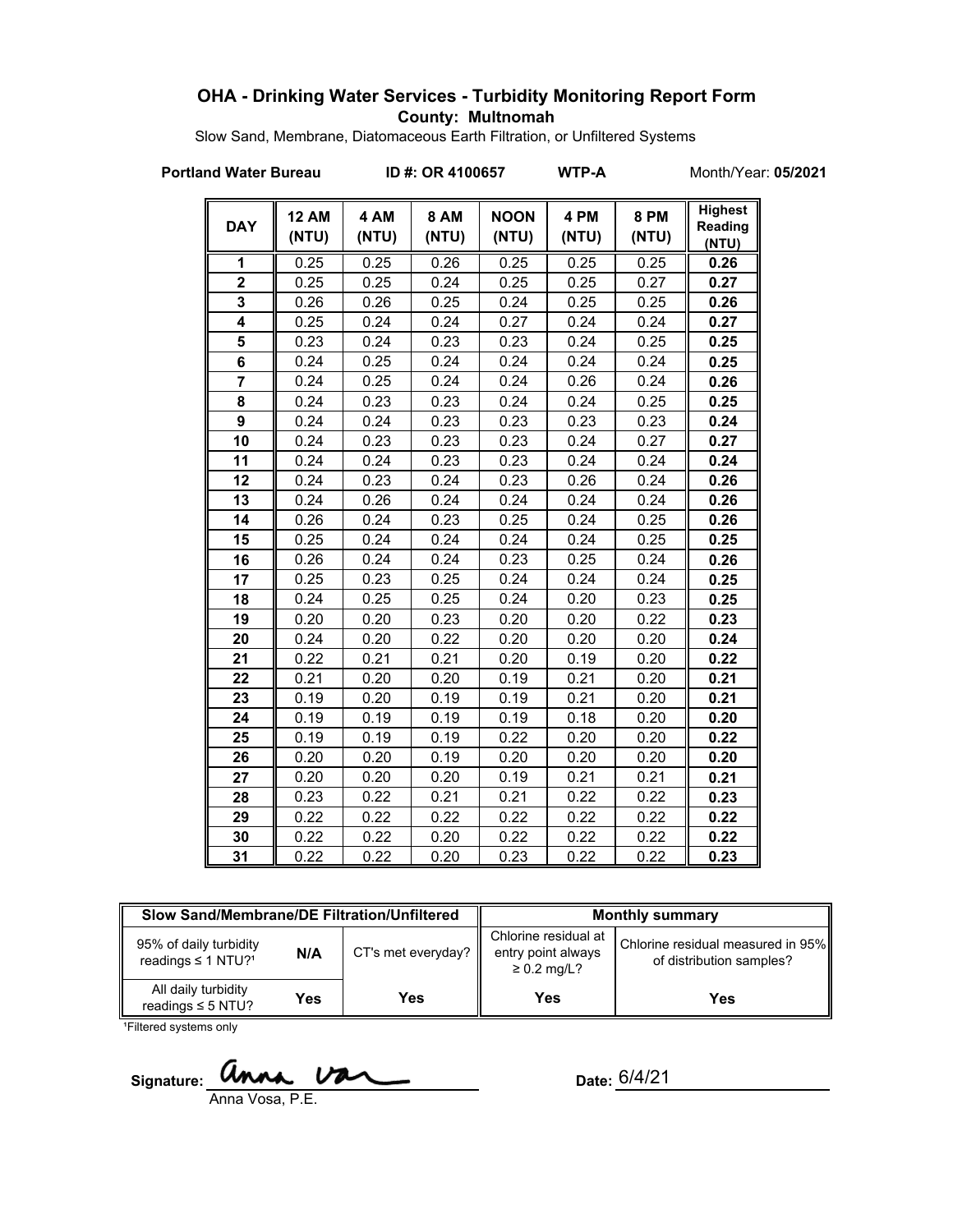## **OHA Drinking Water Services - Raw Coliform Data (Unfiltered)**

## **Portland Water Bureau** ID#: **OR 4100657** Month/Year: **05/2021**

| <b>Date</b> | <b>Fecal Coliform</b><br>(CFU/100mL) | <b>Comments</b> |
|-------------|--------------------------------------|-----------------|
| 5/1/2021    | $<$ 1                                |                 |
| 5/2/2021    | $\leq$ 1                             |                 |
| 5/3/2021    | $\leq$ 1                             |                 |
| 5/4/2021    | $\mathbf{1}$                         |                 |
| 5/5/2021    | $\leq$ 1                             |                 |
| 5/6/2021    | $\leq$ 1                             |                 |
| 5/7/2021    | $<$ 1                                |                 |
| 5/8/2021    | $<$ 1                                |                 |
| 5/9/2021    | $<$ 1                                |                 |
| 5/10/2021   | $\leq$ 1                             |                 |
| 5/11/2021   | $\mathbf{1}$                         |                 |
| 5/12/2021   | $\leq$ 1                             |                 |
| 5/13/2021   | $\leq$ 1                             |                 |
| 5/14/2021   | $<$ 1                                |                 |
| 5/15/2021   | $\mathbf{1}$                         |                 |
| 5/16/2021   | $1$                                  |                 |
| 5/17/2021   | $<$ 1                                |                 |
| 5/18/2021   | $<$ 1                                |                 |
| 5/19/2021   | $\mathbf{1}$                         |                 |
| 5/20/2021   | $\leq$ 1                             |                 |
| 5/21/2021   | $\mathbf{1}$                         |                 |
| 5/22/2021   | $\mathbf{1}$                         |                 |
| 5/23/2021   | 1                                    |                 |
| 5/24/2021   | $\mathbf{1}$                         |                 |
| 5/25/2021   | $\leq$ 1                             |                 |
| 5/26/2021   | $<$ 1                                |                 |
| 5/27/2021   | $\leq$ 1                             |                 |
| 5/28/2021   | $\mathbf{1}$                         |                 |
| 5/29/2021   | $\mathbf{1}$                         |                 |
| 5/30/2021   | $\leq$ 1                             |                 |
| 5/31/2021   | $\leq$ 1                             |                 |

Note: Fecal Coliform sampled at active Headworks Raw Water Intake (either 2P or 2PIS)

#### **Six Month Summary:**

| # of Samples For Fecal Coliform: | 179         |
|----------------------------------|-------------|
| # of Samples $> 20$ CFU/100mL:   |             |
| Percent:                         | <u>በ በ%</u> |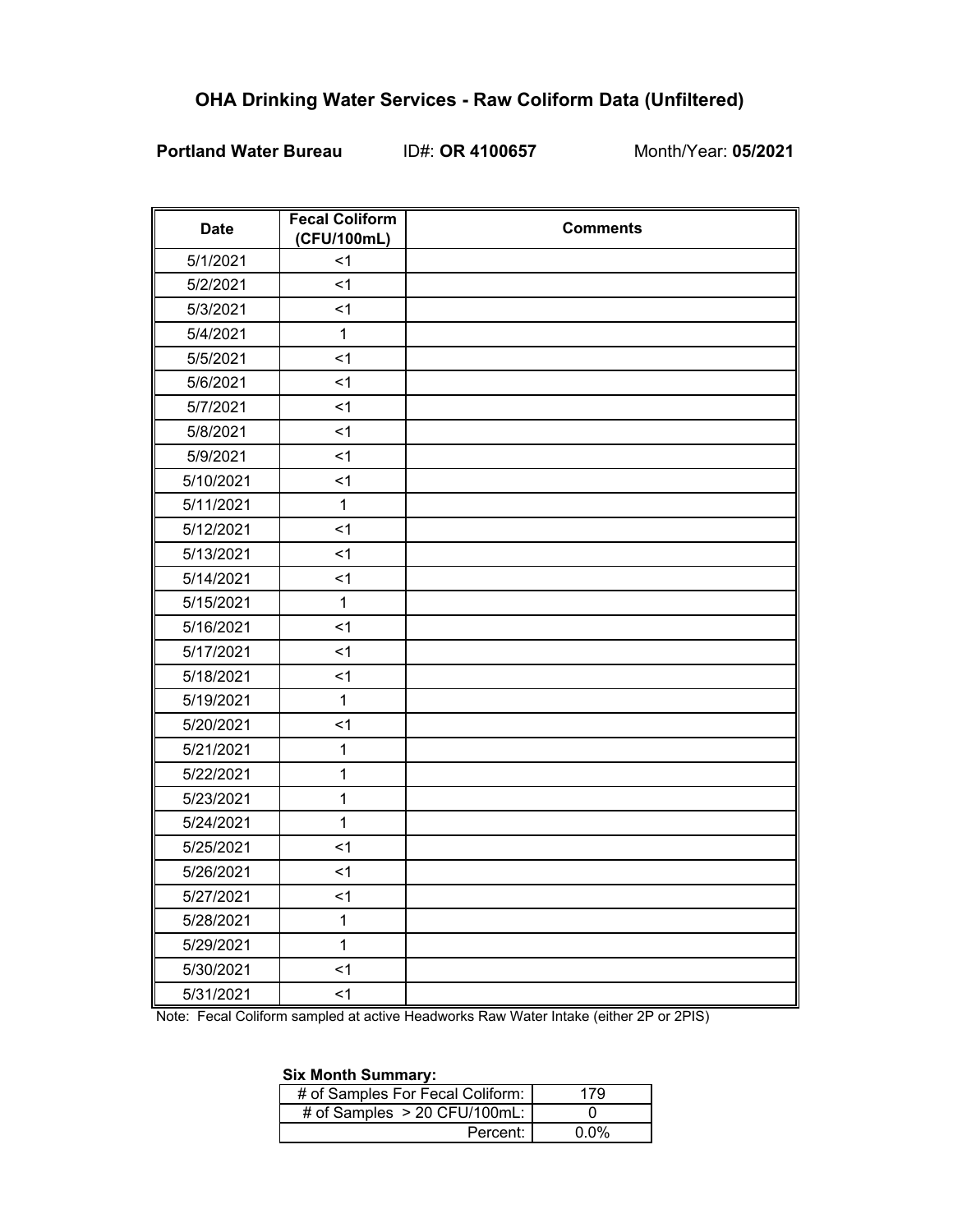# **OHA - Drinking Water Services**

### **Surface Water Quality Data Conduit 2**

Portland Water Bureau **ID#: OR 4100657** WTP-A Month/Year: 05/2021

| Date /<br><b>Time</b> | Peak<br><b>Hourly</b><br><b>Flow</b> | <b>Minimum</b><br><b>Hourly</b><br><b>Average Free</b><br>Chlorine (C) | Contact   <br>Time (T) | <b>Actual</b><br><b>CT</b> | <b>Temp</b>     | pH   | Req'd<br><b>CT</b> | CT Met?                 | Min. Hourly<br><b>Average Total</b><br><b>Chlorine at</b><br><b>First User</b> |
|-----------------------|--------------------------------------|------------------------------------------------------------------------|------------------------|----------------------------|-----------------|------|--------------------|-------------------------|--------------------------------------------------------------------------------|
|                       | <b>MGD</b>                           | ppm or mg/L                                                            | min.                   | $C \times T$               | $\rm ^{\circ}C$ |      | <b>Tables</b>      | Y/N                     | ppm or mg/L                                                                    |
| 1/9                   | 25.75                                | 2.17                                                                   | 258.1                  | 559.7                      | 8.2             | 6.69 | 122.8              | Υ                       | $\frac{1}{2.09}$                                                               |
| 2/6                   | 25.44                                | 2.23                                                                   | 259.4                  | 578.1                      | 8.4             | 6.62 | 123.1              | Y                       | 2.12                                                                           |
| $\overline{3}/6$      | 24.84                                | 2.23                                                                   | 267.1                  | 596.2                      | 8.6             | 6.60 | 121.6              | Y                       | 2.13                                                                           |
| 4/6                   | 24.50                                | 2.23                                                                   | 270.1                  | 602.0                      | 8.5             | 6.60 | 122.0              | $\overline{Y}$          | 2.13                                                                           |
| 5/23                  | 24.92                                | 2.20                                                                   | 265.8                  | 584.3                      | 9.4             | 6.61 | 109.4              | $\overline{Y}$          | 2.15                                                                           |
| 6/4                   | 25.02                                | 2.23                                                                   | 264.9                  | 591.5                      | 9.0             | 6.60 | 114.5              | $\overline{Y}$          | 2.16                                                                           |
| 7/19                  | 25.49                                | 2.24                                                                   | 260.5                  | 582.5                      | 8.9             | 6.61 | 122.1              | $\overline{\mathsf{Y}}$ | 2.16                                                                           |
| 8/8                   | 24.98                                | 2.24                                                                   | 262.5                  | 588.2                      | 9.0             | 6.57 | 112.6              | Ÿ                       | 2.13                                                                           |
| 9/7                   | 24.43                                | 2.23                                                                   | 270.4                  | 603.6                      | 8.9             | 6.58 | 120.6              | $\overline{Y}$          | 2.21                                                                           |
| 10/6                  | 24.40                                | 2.23                                                                   | 271.6                  | 606.0                      | 9.0             | 6.60 | 121.7              | $\overline{Y}$          | 2.18                                                                           |
| 11/6                  | 24.43                                | 2.23                                                                   | 271.5                  | 606.2                      | 9.3             | 6.58 | 113.7              | $\overline{Y}$          | 2.13                                                                           |
| 12/15                 | 26.58                                | 2.24                                                                   | 250.0                  | 560.3                      | 9.3             | 6.60 | 113.9              | $\overline{Y}$          | 2.10                                                                           |
| 13/17                 | 28.47                                | 2.25                                                                   | 234.3                  | 526.3                      | 9.3             | 6.58 | 113.0              | $\overline{Y}$          | 2.12                                                                           |
| 14/10                 | 28.67                                | 2.23                                                                   | 232.9                  | 518.9                      | 9.5             | 6.57 | 113.6              | $\overline{Y}$          | 2.07                                                                           |
| 15/20                 | 29.62                                | 2.22                                                                   | 225.7                  | 501.3                      | 9.4             | 6.59 | 114.9              | $\overline{Y}$          | 2.08                                                                           |
| 16 / 19               | 29.52                                | 2.21                                                                   | 226.2                  | 501.0                      | 9.5             | 6.54 | 113.2              | $\overline{Y}$          | 2.39                                                                           |
| 17/0                  | 28.68                                | 2.20                                                                   | 228.5                  | 502.7                      | 9.7             | 6.57 | 115.5              | $\overline{Y}$          | 2.26                                                                           |
| 18/17                 | 27.24                                | 2.22                                                                   | 244.6                  | 543.2                      | 9.9             | 6.58 | 114.8              | $\overline{Y}$          | 2.17                                                                           |
| 19/6                  | 27.24                                | 2.25                                                                   | 244.8                  | 551.1                      | 9.9             | 6.59 | 112.7              | $\overline{Y}$          | 2.17                                                                           |
| 20/6                  | 26.76                                | 2.22                                                                   | 246.4                  | 547.9                      | 10.0            | 6.58 | 106.7              | $\overline{Y}$          | 2.19                                                                           |
| 21/19                 | 26.76                                | 2.22                                                                   | 248.8                  | 551.3                      | 10.1            | 6.58 | 107.3              | $\overline{Y}$          | 2.15                                                                           |
| 22/13                 | 26.79                                | 2.24                                                                   | 248.5                  | 556.3                      | 9.7             | 6.57 | 112.8              | Y                       | 2.13                                                                           |
| 23/6                  | 26.64                                | 2.24                                                                   | 250.1                  | 560.1                      | 10.0            | 6.57 | 105.1              | Y                       | 2.10                                                                           |
| 24 / 20               | 26.35                                | 2.25                                                                   | 252.2                  | 566.8                      | 9.8             | 6.57 | 112.2              | $\overline{Y}$          | 2.11                                                                           |
| 25/21                 | 28.74                                | 2.20                                                                   | 232.7                  | 511.7                      | 9.9             | 6.57 | 107.6              | Y                       | 2.04                                                                           |
| 26/21                 | 30.12                                | 1.76                                                                   | 221.7                  | 389.2                      | 10.0            | 6.55 | 105.2              | Y                       | 1.40                                                                           |
| 27/11                 | 30.17                                | 2.27                                                                   | 221.5                  | 503.0                      | 9.9             | 6.56 | 109.8              | Y                       | 2.15                                                                           |
| 28/21                 | 29.60                                | 2.26                                                                   | 223.4                  | 504.4                      | 10.1            | 6.58 | 104.0              | Y                       | 2.13                                                                           |
| 29/8                  | 29.59                                | 2.24                                                                   | 227.2                  | 509.4                      | 10.4            | 6.55 | 104.2              | Y                       | 2.12                                                                           |
| 30/7                  | 29.51                                | 2.25                                                                   | 227.7                  | 512.4                      | 10.4            | 6.57 | 104.1              | Y                       | 2.10                                                                           |
| 31/23                 | 35.36                                | 2.26                                                                   | 188.3                  | 425.4                      | 10.4            | 6.55 | 102.8              | $\overline{Y}$          | 2.16                                                                           |

#### **Notes for Conduit 2 (C2):**

May 1 to 31, 2021: Conduit 2 out of service from Headworks to Hudsons Intertie; Conduit 4 feeding Conduit 2 at Hudsons Intertie, Conduit 2 in service from Hudsons through Lusted and on to town.

Signature: **WIMA.**  $\overline{V}$   $\overline{A}$   $\overline{C}$  Date:

Date: 6/4/21

Anna Vosa, P.E., Water Quality Engineer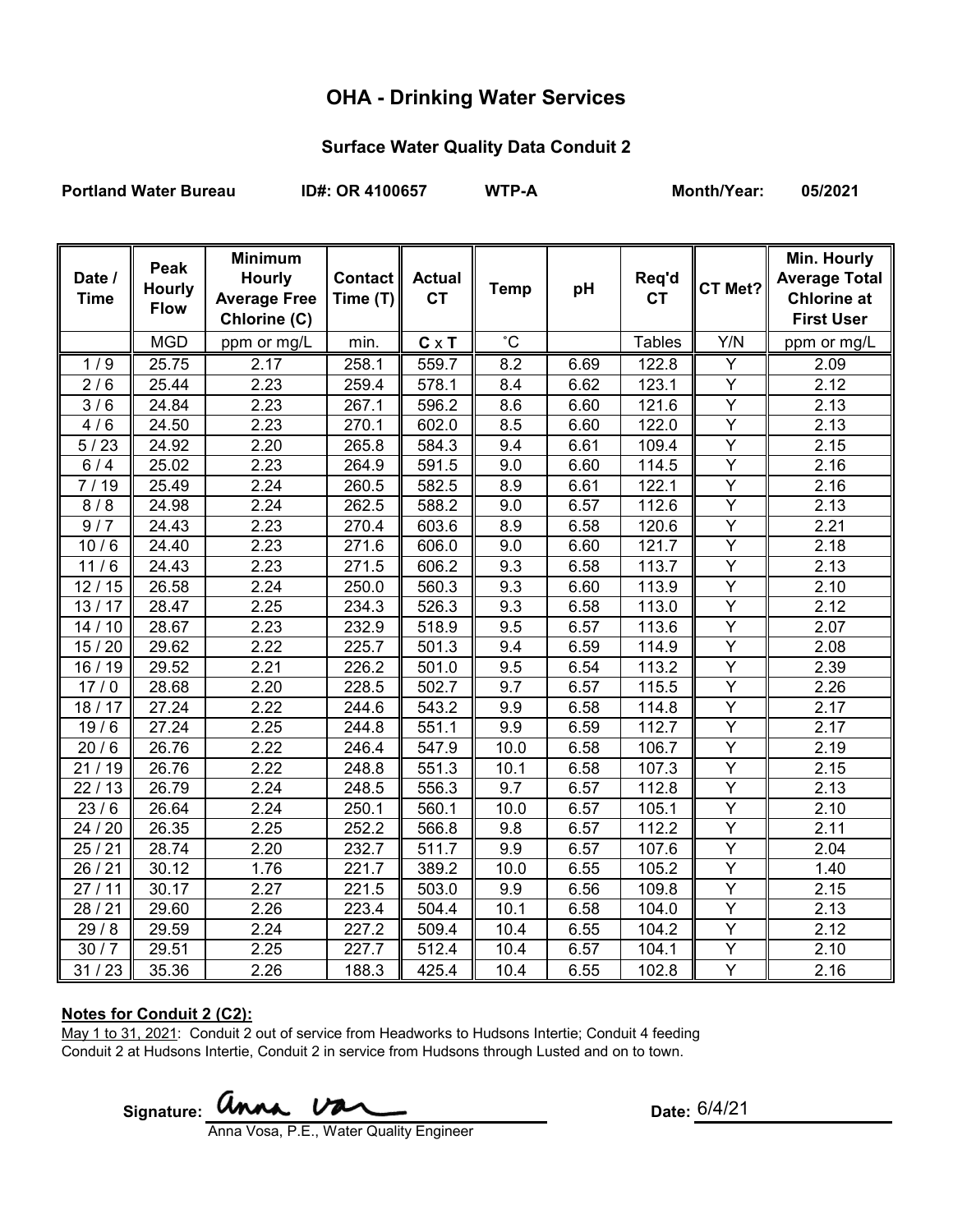# **OHA - Drinking Water Services**

### **Surface Water Quality Data Conduit 3**

Portland Water Bureau **ID#: OR 4100657** WTP-A Month/Year: 05/2021

| Date /<br><b>Time</b> | Peak<br><b>Hourly</b><br><b>Flow</b> | <b>Minimum</b><br><b>Hourly</b><br><b>Average Free</b><br>Chlorine (C) | <b>Contact</b><br>Time (T) | <b>Actual</b><br><b>CT</b> | <b>Temp</b>  | pH   | Req'd<br><b>CT</b> | CT Met?        | Min. Hourly<br><b>Average Total</b><br><b>Chlorine at</b><br><b>First User</b> |
|-----------------------|--------------------------------------|------------------------------------------------------------------------|----------------------------|----------------------------|--------------|------|--------------------|----------------|--------------------------------------------------------------------------------|
|                       | <b>MGD</b>                           | ppm or mg/L                                                            | min.                       | $C \times T$               | $^{\circ}$ C |      | <b>Tables</b>      | Y/N            | ppm or mg/L                                                                    |
| 1/9                   | 44.70                                | 2.14                                                                   | 220.0                      | 470.3                      | 8.2          | 6.66 | 123.6              | Y              | 2.10                                                                           |
| 2/2                   | 44.62                                | 2.21                                                                   | 220.2                      | 487.4                      | 8.4          | 6.66 | 126.0              | Y              | 2.15                                                                           |
| 3/5                   | 49.31                                | 2.21                                                                   | 199.2                      | 440.0                      | 8.6          | 6.70 | 128.3              | $\overline{Y}$ | 2.16                                                                           |
| 4/0                   | 43.76                                | 2.18                                                                   | 224.5                      | 490.2                      | 8.5          | 6.67 | 120.5              | Y              | 2.14                                                                           |
| 5/10                  | 38.36                                | 2.18                                                                   | 256.1                      | 558.4                      | 9.4          | 6.71 | 115.0              | $\overline{Y}$ | 2.20                                                                           |
| 6/23                  | 38.49                                | 2.22                                                                   | 255.5                      | 566.8                      | 9.0          | 6.69 | 119.2              | $\overline{Y}$ | 2.21                                                                           |
| 7/20                  | 44.32                                | 2.21                                                                   | 221.6                      | 489.7                      | 8.9          | 6.67 | 127.1              | $\overline{Y}$ | 2.18                                                                           |
| 8/0                   | 44.27                                | 2.22                                                                   | 222.2                      | 492.8                      | 9.0          | 6.69 | 119.0              | Y              | 2.13                                                                           |
| 9/21                  | 53.42                                | 2.21                                                                   | 183.9                      | 407.2                      | 8.9          | 6.62 | 124.2              | Y              | 2.19                                                                           |
| 10/0                  | 53.42                                | 2.23                                                                   | 183.8                      | 409.3                      | 9.0          | 6.62 | 122.9              | Y              | 2.22                                                                           |
| 11/23                 | 58.95                                | 2.22                                                                   | 166.6                      | 370.2                      | 9.3          | 6.62 | 116.1              | $\overline{Y}$ | 2.24                                                                           |
| 12/6                  | 59.05                                | 2.19                                                                   | 166.3                      | 363.7                      | 9.3          | 6.63 | 111.1              | $\overline{Y}$ | 2.12                                                                           |
| 13/0                  | 58.66                                | 2.20                                                                   | 167.4                      | 368.0                      | 9.3          | 6.64 | 110.5              | $\overline{Y}$ | 2.10                                                                           |
| 14/10                 | 58.51                                | 2.18                                                                   | 167.7                      | 365.0                      | 9.5          | 6.59 | 110.2              | $\overline{Y}$ | 2.05                                                                           |
| 15/23                 | 60.34                                | 2.18                                                                   | 162.7                      | 355.4                      | 9.4          | 6.66 | 112.7              | $\overline{Y}$ | 2.04                                                                           |
| 16/0                  | 60.30                                | 2.17                                                                   | 162.9                      | 353.5                      | 9.5          | 6.66 | 113.4              | Υ              | 2.24                                                                           |
| 17/0                  | 60.09                                | $\overline{2}.17$                                                      | 163.4                      | 354.6                      | 9.7          | 6.65 | 113.2              | Ÿ              | 2.15                                                                           |
| 18/9                  | 50.11                                | 2.18                                                                   | 196.1                      | 426.6                      | 9.9          | 6.67 | 113.4              | Y              | 2.09                                                                           |
| 19/1                  | 44.52                                | 2.18                                                                   | 220.8                      | 482.4                      | 9.9          | 6.68 | 113.1              | $\overline{Y}$ | 2.17                                                                           |
| 20/0                  | 44.41                                | 2.20                                                                   | 221.1                      | 486.1                      | 10.0         | 6.68 | 104.4              | Y              | 2.11                                                                           |
| 21/4                  | 43.82                                | 2.19                                                                   | 224.2                      | 491.0                      | 10.1         | 6.61 | 102.2              | $\overline{Y}$ | 2.11                                                                           |
| 22/10                 | 43.83                                | 2.19                                                                   | 224.1                      | 491.5                      | 9.7          | 6.60 | 109.6              | Y              | 2.11                                                                           |
| 23/23                 | 48.50                                | 2.21                                                                   | 202.5                      | 447.2                      | 10.0         | 6.61 | 108.7              | $\overline{Y}$ | 2.13                                                                           |
| 24 / 23               | 53.56                                | 2.22                                                                   | 183.5                      | 407.3                      | 9.8          | 6.62 | 116.1              | $\overline{Y}$ | 2.11                                                                           |
| 25/10                 | 55.85                                | 2.21                                                                   | 175.8                      | 388.7                      | 9.9          | 6.63 | 117.4              | Y              | 2.13                                                                           |
| 26/0                  | 40.88                                | 1.69                                                                   | 240.5                      | 407.4                      | 10.0         | 6.62 | 104.2              | Y              | 1.36                                                                           |
| 27 / 20               | 34.47                                | 2.21                                                                   | 285.0                      | 631.1                      | 9.9          | 6.54 | 113.0              | $\overline{Y}$ | 2.09                                                                           |
| 28/0                  | 34.35                                | 2.18                                                                   | 285.9                      | 624.7                      | 10.1         | 6.57 | 102.2              | $\overline{Y}$ | 2.05                                                                           |
| 29/21                 | 44.40                                | 2.18                                                                   | 221.3                      | 483.5                      | 10.4         | 6.56 | 101.8              | Y              | 2.05                                                                           |
| 30/23                 | 55.33                                | 2.21                                                                   | 177.6                      | 392.0                      | 10.4         | 6.57 | 107.2              | Y              | 2.08                                                                           |
| 31/0                  | 55.30                                | 2.24                                                                   | 177.6                      | 397.8                      | 10.4         | 6.57 | 105.2              | Y              | 2.09                                                                           |

### **Notes for Conduit 3 (C3):**

May 1 to 31, 2021: Conduit 3 in service from Headworks through Lusted and on to town.

Signature: **anna Van** 

Anna Vosa, P.E., Water Quality Engineer

Date:  $6/4/21$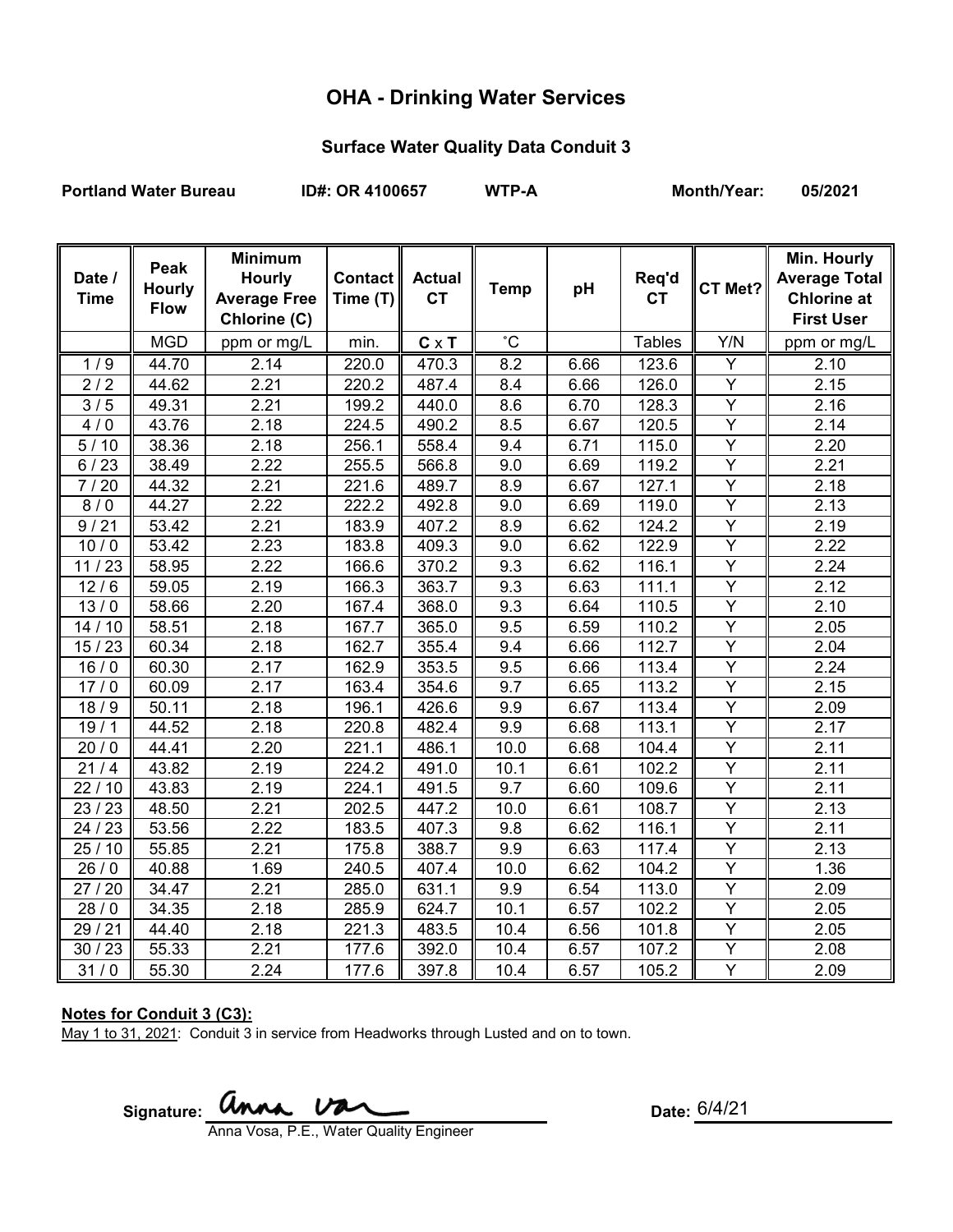# **OHA - Drinking Water Services**

### **Surface Water Quality Data Conduit 4**

Portland Water Bureau **ID#: OR 4100657** WTP-A Month/Year: 05/2021

| Date /<br><b>Time</b> | Peak<br><b>Hourly</b><br><b>Flow</b> | <b>Minimum</b><br><b>Hourly</b><br><b>Average Free</b><br>Chlorine (C) | Contact   <br>Time (T) | <b>Actual</b><br><b>CT</b> | <b>Temp</b>  | pH   | Req'd<br><b>CT</b> | CT Met?                 | Min. Hourly<br><b>Average Total</b><br><b>Chlorine at</b><br><b>First User</b> |
|-----------------------|--------------------------------------|------------------------------------------------------------------------|------------------------|----------------------------|--------------|------|--------------------|-------------------------|--------------------------------------------------------------------------------|
|                       | <b>MGD</b>                           | ppm or mg/L                                                            | min.                   | $C \times T$               | $^{\circ}$ C |      | <b>Tables</b>      | Y/N                     | ppm or mg/L                                                                    |
| 1/11                  | 26.78                                | 2.16                                                                   | 305.4                  | 658.7                      | 8.2          | 6.64 | 120.9              | Υ                       | 2.12                                                                           |
| 2/6                   | 26.37                                | 2.20                                                                   | 307.7                  | 678.1                      | 8.4          | 6.61 | 124.3              | Y                       | 2.12                                                                           |
| $\overline{3}/6$      | 25.88                                | 2.21                                                                   | 316.0                  | 697.8                      | 8.6          | 6.60 | 123.6              | Y                       | 2.13                                                                           |
| 4/21                  | 25.67                                | 2.20                                                                   | 318.9                  | 703.0                      | 8.5          | 6.60 | 123.8              | $\overline{Y}$          | 2.12                                                                           |
| $\frac{1}{5}$ / 10    | 26.01                                | 2.17                                                                   | 314.3                  | 681.9                      | 9.4          | 6.62 | 112.0              | $\overline{Y}$          | 2.11                                                                           |
| $6/21$                | 26.04                                | 2.21                                                                   | 313.6                  | 692.6                      | 9.0          | 6.59 | 115.7              | $\overline{Y}$          | 2.11                                                                           |
| 7/19                  | 26.51                                | 2.21                                                                   | 308.3                  | 681.8                      | 8.9          | 6.61 | 123.8              | $\overline{Y}$          | $\overline{2.13}$                                                              |
| 8/8                   | 26.02                                | 2.22                                                                   | 311.1                  | 689.6                      | 9.0          | 6.58 | 115.0              | $\overline{\mathsf{Y}}$ | $\overline{2.20}$                                                              |
| 9/13                  | 25.55                                | 2.21                                                                   | 319.6                  | 705.7                      | 8.9          | 6.59 | 123.1              | $\overline{Y}$          | 2.15                                                                           |
| 10/8                  | 25.58                                | 2.21                                                                   | 320.4                  | 707.7                      | 9.0          | 6.56 | 121.3              | Ÿ                       | 2.17                                                                           |
| 11/6                  | 25.53                                | 2.21                                                                   | 320.9                  | 707.8                      | 9.3          | 6.60 | 116.5              | $\overline{Y}$          | 2.21                                                                           |
| 12/18                 | 27.43                                | 2.21                                                                   | 296.9                  | 655.1                      | 9.3          | 6.61 | 116.8              | $\overline{Y}$          | 2.14                                                                           |
| 13/21                 | 29.12                                | 2.21                                                                   | 279.1                  | 616.9                      | 9.3          | 6.60 | 116.4              | $\overline{Y}$          | 2.09                                                                           |
| 14/10                 | 29.26                                | 2.19                                                                   | 277.7                  | 609.2                      | 9.5          | 6.59 | 109.1              | $\overline{Y}$          | 2.02                                                                           |
| 15/20                 | 30.12                                | 2.19                                                                   | 269.4                  | 588.9                      | 9.4          | 6.60 | 110.1              | $\overline{Y}$          | 2.10                                                                           |
| 16/21                 | 30.03                                | 2.19                                                                   | 270.0                  | 590.7                      | 9.5          | 6.60 | 109.9              | $\overline{Y}$          | 2.16                                                                           |
| 17/0                  | 29.33                                | 2.16                                                                   | 273.0                  | 590.3                      | 9.7          | 6.60 | 111.5              | $\overline{Y}$          | 2.06                                                                           |
| 18/7                  | 28.12                                | 2.15                                                                   | 290.3                  | 625.0                      | 9.9          | 6.61 | 112.6              | $\overline{Y}$          | 2.03                                                                           |
| 19/8                  | 28.10                                | 2.21                                                                   | 290.6                  | 642.8                      | 9.9          | 6.61 | 116.4              | $\overline{Y}$          | 2.12                                                                           |
| 20/7                  | 27.59                                | 2.20                                                                   | 293.1                  | 644.1                      | 10.0         | 6.55 | 100.9              | $\overline{Y}$          | 2.13                                                                           |
| 21/8                  | 27.69                                | 2.19                                                                   | 295.1                  | 645.0                      | 10.1         | 6.58 | 103.1              | $\overline{Y}$          | 2.04                                                                           |
| 22/13                 | 27.72                                | 2.21                                                                   | 294.7                  | 651.5                      | 9.7          | 6.56 | 114.3              | $\overline{Y}$          | 2.07                                                                           |
| 23/17                 | 27.51                                | 2.21                                                                   | 296.7                  | 656.2                      | 10.0         | 6.56 | 106.7              | Y                       | 2.11                                                                           |
| 24/11                 | 27.31                                | 2.21                                                                   | 298.9                  | 661.5                      | 9.8          | 6.56 | 114.3              | Υ                       | 2.15                                                                           |
| 25/13                 | 29.35                                | 2.16                                                                   | 277.2                  | 598.1                      | 9.9          | 6.56 | 110.1              | Y                       | 2.08                                                                           |
| 26/21                 | 30.19                                | 1.77                                                                   | 266.3                  | 470.3                      | 10.0         | 6.48 | 101.6              | $\overline{Y}$          | 2.00                                                                           |
| 27<br>15              | 30.26                                | 2.24                                                                   | 266.0                  | 596.8                      | 9.9          | 6.51 | 109.3              | Y                       | 2.12                                                                           |
| 28 / 14               | 29.70                                | 2.23                                                                   | 268.6                  | 598.2                      | 10.1         | 6.51 | 103.5              | Y                       | 2.08                                                                           |
| 29/6                  | 29.76                                | 2.21                                                                   | 272.3                  | 601.8                      | 10.4         | 6.53 | 105.4              | Y                       | 2.09                                                                           |
| 30/9                  | 29.65                                | $\overline{2.22}$                                                      | 273.0                  | 606.4                      | 10.4         | 6.52 | 104.1              | Y                       | 2.08                                                                           |
| 31/23                 | 34.69                                | 2.23                                                                   | 228.4                  | 509.9                      | 10.4         | 6.51 | 103.0              | Y                       | 2.09                                                                           |

#### **Notes for Conduit 4 (C4):**

May 1 to 31, 2021: Conduit 4 in service from Hudsons Intertie through Lusted and on to town; Conduit 4 feeding Conduit 2 at Hudsons Intertie.

Signature: **anna** Va Anna Vosa, P.E., Water Quality Engineer

Date: 6/4/21